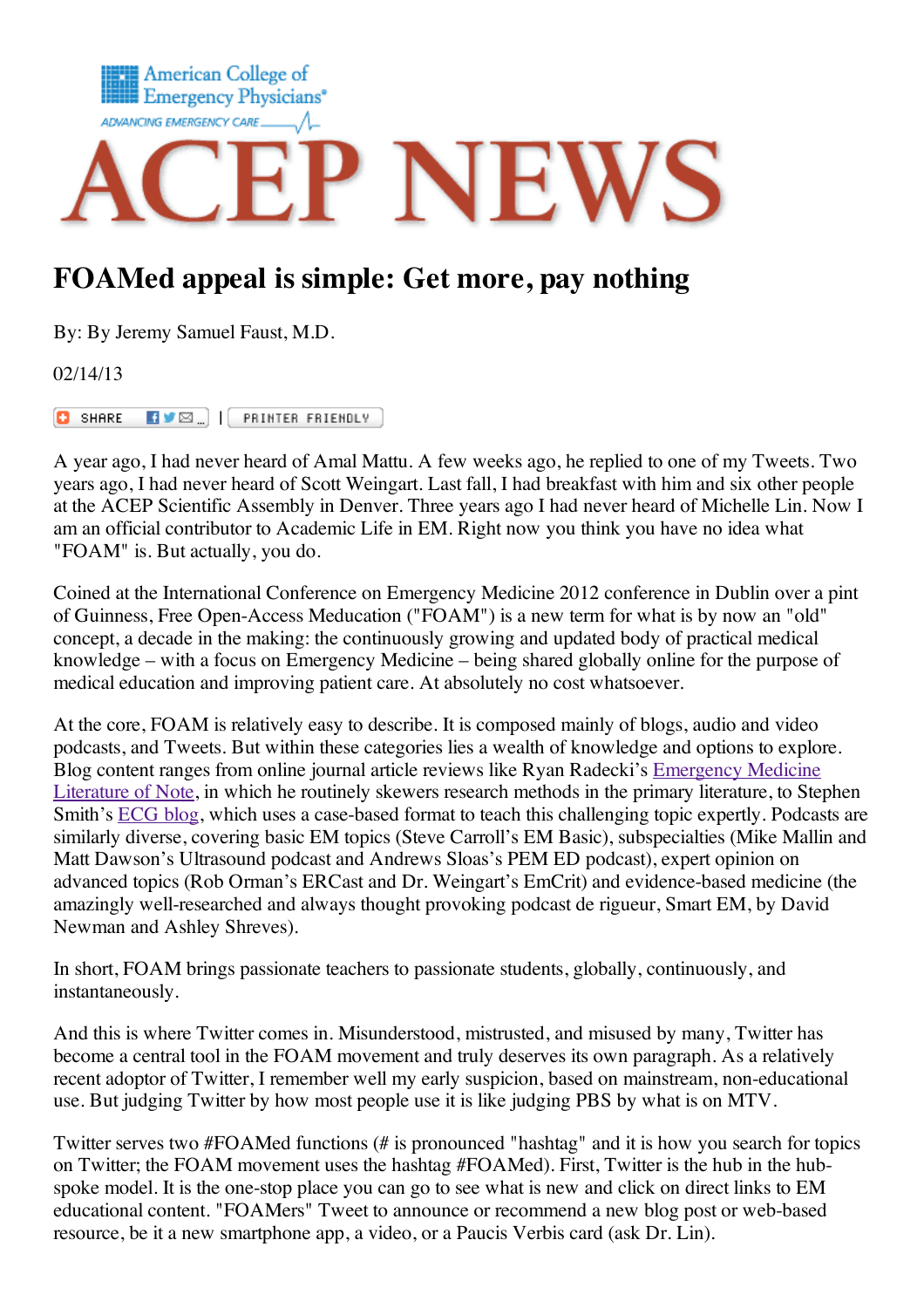When a new podcast episode reaches iTunes, a Tweet goes out. When someone gives a talk and posts it on YouTube, a Tweet goes out. When someone finds an interesting paper and wants others' opinions, a Tweet goes out. But it does not end with an announcement into the ether.

This is where the game change is: As far as FOAM use goes, Twitter can best be described as a 24 hour-per-day conversation by and for people who care and are well-informed about emergency medicine. Twitter is where FOAM became a community of people, constantly interacting and educating each other, all in the same place, playing by the same rules. Ideas come at all levels, from medical students, to residents, fellows, and attendings all the way up the line to the most influential thought leaders in the field. The 140-character limit stifles diatribes and monologues while facilitating genuine conversation. Amazingly, this process is how I came to have pancakes in Denver with Dr. Scott Weingart (yes, he teaches in my residency, but I'm the only one with this claim to fame) and a handful of FOAM giants.

If research is organized curiosity, FOAM is asynchronous learning on steroids. Why? Because virtually every person consistently contributing content is available and willing to answer questions from anyone, defend positions, and – dare I say it – admit it when they are wrong.

People are learning from each other and unlike in the past, FOAM means that asynchronous learning no longer has to be a solo endeavor. And the central locale increasingly is Twitter. People still write emails to authors and content creators, and still post on message boards on blogs. But if you want a vast array of opinions on any topic, one Tweet can reach thousands of people in an instant.

The replies come in faster than you could get to the bibliography on uptodate.com and often contain direct links to evidence-based medicine papers. Twitter has replaced many users' journal watches. The ensuing debates happen months before letters to the editor can be published in the *Annals*.

Why do people create FOAM content? For the same reason they give talks. But unlike live talks, FOAM in any of its forms can be accessed anytime, anywhere, by anyone for as long as the link works. And the audience is the type that educators want. People utilizing FOAM do so because they have genuine interest.

Attendance is not compulsory. But if you want to know what is actually happening in EM around the world, FOAM is quickly becoming "required reading." As the creators of the Life in the Fastlane blog (led by some of Australia's leading EM minds) say, "If you want to know how we practiced medicine 5 years ago, read a textbook. If you want to know how we practiced medicine 2 years ago, read a journal.

"If you want to know how we practice medicine now, go to a (good) conference. If you want to know how we will practice medicine in the future, listen in the hallways and use FOAM."

I almost went the entire article without mentioning the dreaded term "social media." That is because FOAM is not social media the way most people use it – i.e., to share videos of Yorkshire terriers playing Bach on YouTube. Rather, FOAM harnesses social media tools, not designed for us but taken to its zenith by us. We are the first generation of doctors, nurses, PAs, and students using web-based resources to improve medical education and patient care.

These resources are already helping the EM world feel like a small and friendly place. Global medical education for EM has truly found its home: FOAM. The more voices join the conversation, the better. And while still in its infancy and the metaphorical glass is quickly becoming full of FOAM, the cup will never run over. The glass just keeps getting bigger.

Dr. Faust *is an EM resident at Mount Sinai Hospital, New York, and tweets about #FOAMed and classical music [@JeremyFaust](http://www.twitter.com/jeremyfaust).*